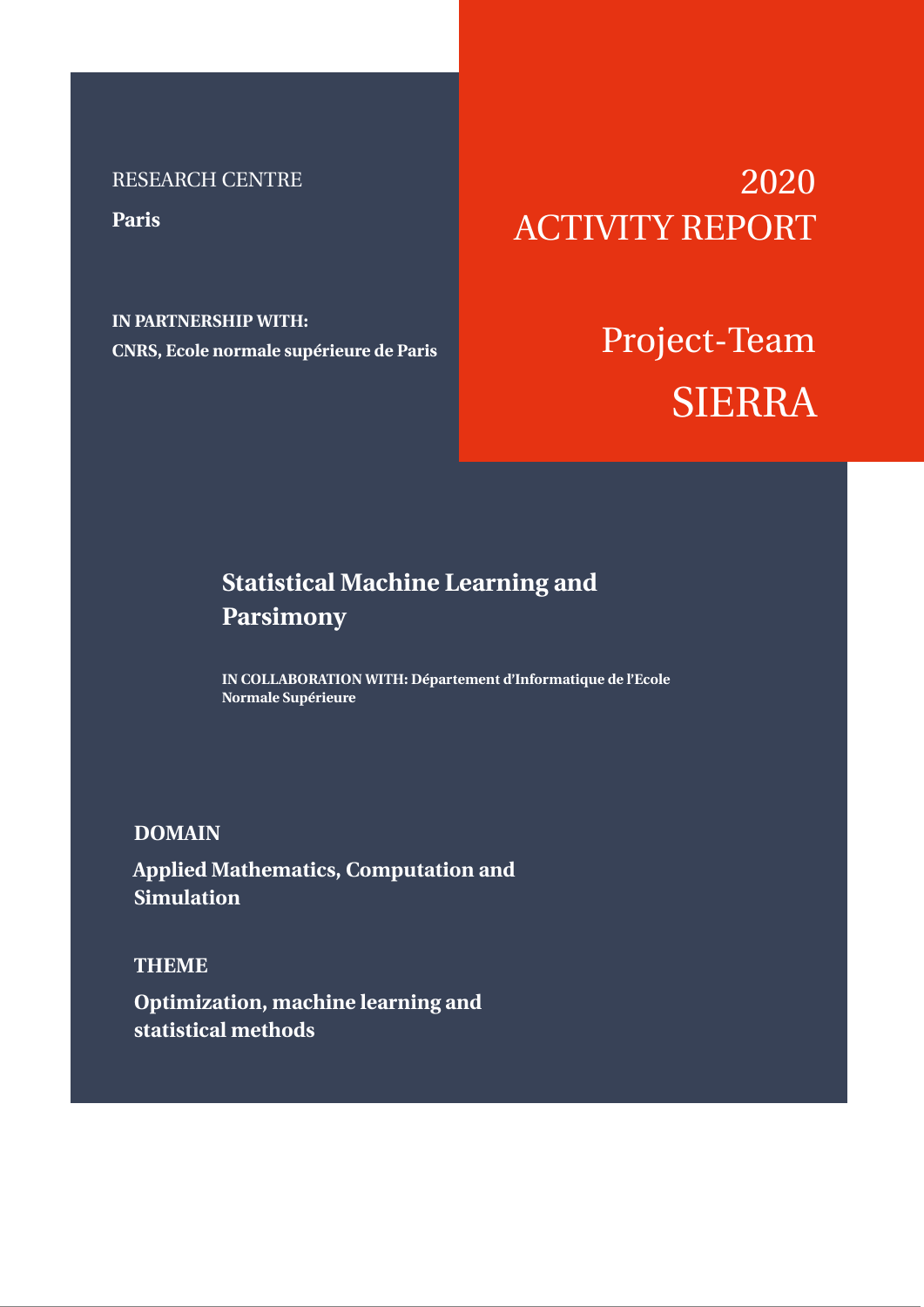## **Contents**

| <b>Project-Team SIERRA</b> |                                               |                                                                                                                                                                                                                                                                                                                                                                                                                                                                                                                                                                                                                                                                                                                                                                                              | 1                                                                                          |
|----------------------------|-----------------------------------------------|----------------------------------------------------------------------------------------------------------------------------------------------------------------------------------------------------------------------------------------------------------------------------------------------------------------------------------------------------------------------------------------------------------------------------------------------------------------------------------------------------------------------------------------------------------------------------------------------------------------------------------------------------------------------------------------------------------------------------------------------------------------------------------------------|--------------------------------------------------------------------------------------------|
| 1                          |                                               | Team members, visitors, external collaborators                                                                                                                                                                                                                                                                                                                                                                                                                                                                                                                                                                                                                                                                                                                                               | 2                                                                                          |
|                            |                                               | 2 Overall objectives                                                                                                                                                                                                                                                                                                                                                                                                                                                                                                                                                                                                                                                                                                                                                                         | 3<br>3                                                                                     |
| 3                          | 3.1<br>3.3                                    | <b>Research program</b>                                                                                                                                                                                                                                                                                                                                                                                                                                                                                                                                                                                                                                                                                                                                                                      | 4<br>$\overline{4}$<br>$\overline{4}$<br>$\overline{4}$<br>$\overline{4}$                  |
| 4                          | <b>Application domains</b><br>$\overline{4}$  |                                                                                                                                                                                                                                                                                                                                                                                                                                                                                                                                                                                                                                                                                                                                                                                              |                                                                                            |
|                            |                                               |                                                                                                                                                                                                                                                                                                                                                                                                                                                                                                                                                                                                                                                                                                                                                                                              | $\overline{4}$                                                                             |
| 5.                         |                                               | <b>Highlights of the year</b>                                                                                                                                                                                                                                                                                                                                                                                                                                                                                                                                                                                                                                                                                                                                                                | 5                                                                                          |
| 6.                         | 6.3<br>6.4<br>6.5<br>6.6<br>6.7<br>6.8<br>6.9 | <b>New results</b><br>6.1 Implicit Bias of Gradient Descent for Wide Two-layer Neural Networks Trained with the<br>6.2 Learning with Differentiable Perturbed Optimizers<br>Statistically Preconditioned Accelerated Gradient Method for Distributed Optimization<br>Batch Normalization Provably Avoids Rank Collapse for Randomly Initialised Deep Networks<br>Tight Nonparametric Convergence Rates for Stochastic Gradient Descent under the Noise-<br>Consistent Structured Prediction with Max-Min Margin Markov Networks<br>Fast and Robust Stability Region Estimation for Nonlinear Dynamical Systems<br>Breaking the curse of dimensionality of Global Optimization of Non-convex functions<br>6.10 Improved Sleeping Bandits with Stochastic Actions Sets and Adversarial Rewards | 5<br>5<br>5<br>5<br>6<br>6<br>6<br>6<br>$\overline{7}$<br>$\overline{7}$<br>$\overline{7}$ |
| $7^{\circ}$                |                                               | <b>Bilateral contracts and grants with industry</b>                                                                                                                                                                                                                                                                                                                                                                                                                                                                                                                                                                                                                                                                                                                                          | $\overline{7}$<br>$\overline{7}$<br>8                                                      |
|                            | 8.2<br>8.3                                    | 8 Partnerships and cooperations                                                                                                                                                                                                                                                                                                                                                                                                                                                                                                                                                                                                                                                                                                                                                              | 8<br>8<br>8<br>9<br>9<br>9                                                                 |
| 9                          |                                               | <b>Dissemination</b>                                                                                                                                                                                                                                                                                                                                                                                                                                                                                                                                                                                                                                                                                                                                                                         | 9                                                                                          |
|                            | 9.2                                           | 9.1.1<br>9.1.2<br>9.2.1<br>9.2.2                                                                                                                                                                                                                                                                                                                                                                                                                                                                                                                                                                                                                                                                                                                                                             | 9<br>9<br>9<br>10<br>11<br>11<br>11                                                        |
|                            |                                               | 9.2.3                                                                                                                                                                                                                                                                                                                                                                                                                                                                                                                                                                                                                                                                                                                                                                                        | 12                                                                                         |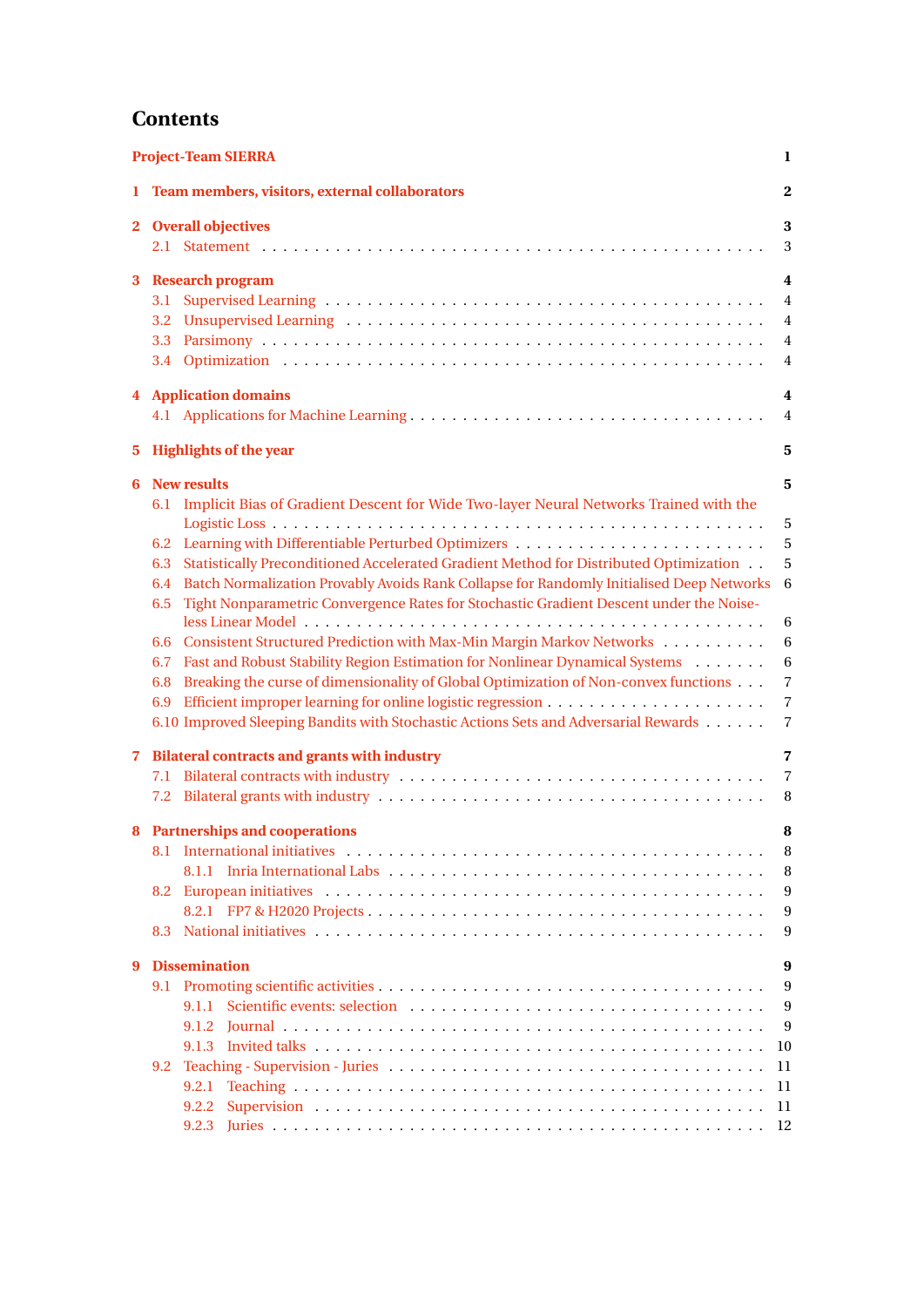| <b>10 Scientific production</b> | 12 |
|---------------------------------|----|
|                                 |    |
|                                 |    |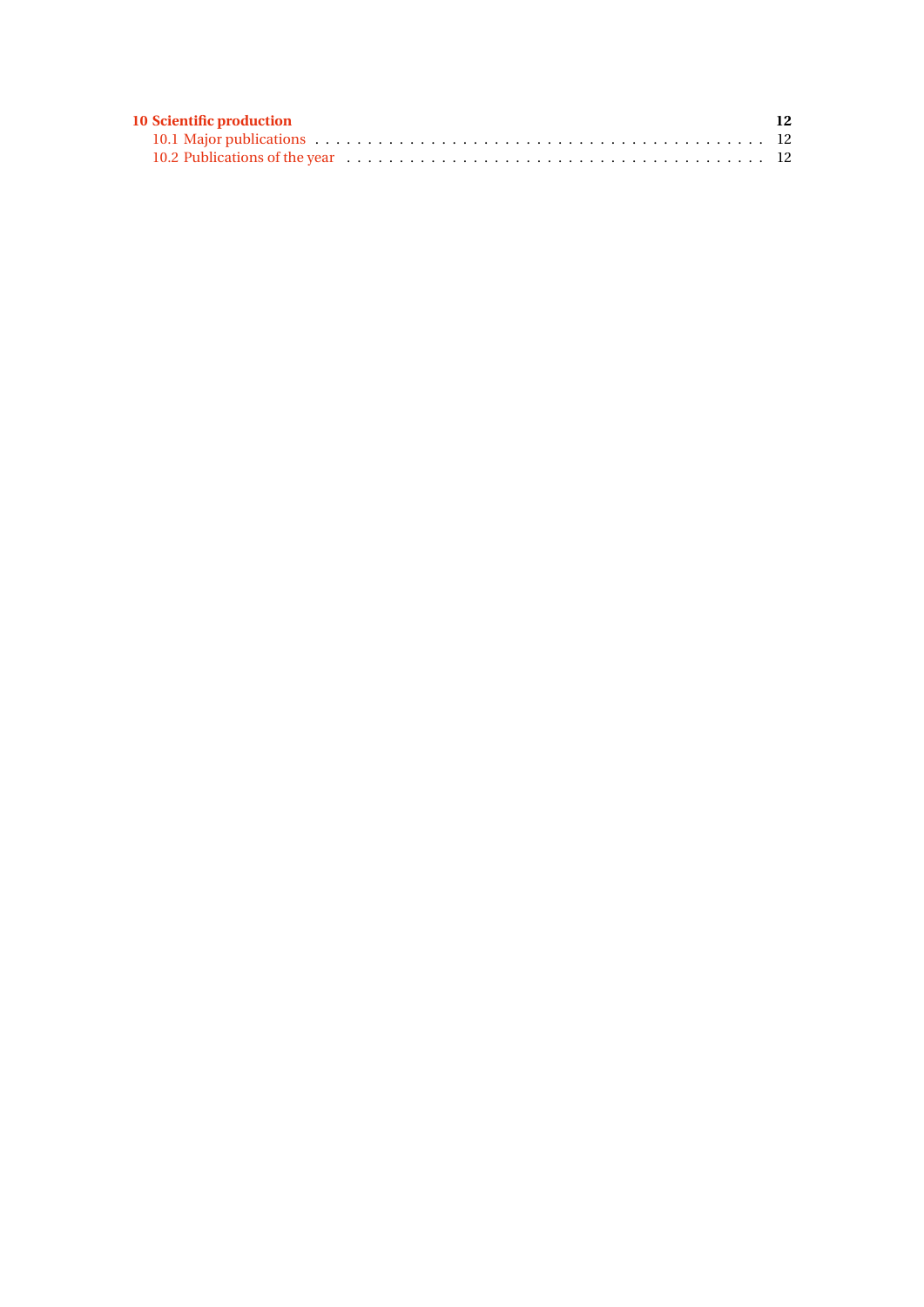## <span id="page-3-0"></span>**Project-Team SIERRA**

*Creation of the Team: 2011 January 01, updated into Project-Team: 2012 January 01*

## **Keywords**

#### **[Computer sciences and digital sciences](https://raweb.inria.fr/rapportsactivite/RA2020/static/keywords/ComputerScienceandDigitalScience.html)**

- A3.4. Machine learning and statistics
- A5.4. Computer vision
- A6.2. Scientific computing, Numerical Analysis & Optimization
- A7.1. Algorithms
- A8.2. Optimization
- A9.2. Machine learning

#### **[Other research topics and application domains](https://raweb.inria.fr/rapportsactivite/RA2020/static/keywords/OtherResearchTopicsandApplicationDomains.html)**

B9.5.6. – Data science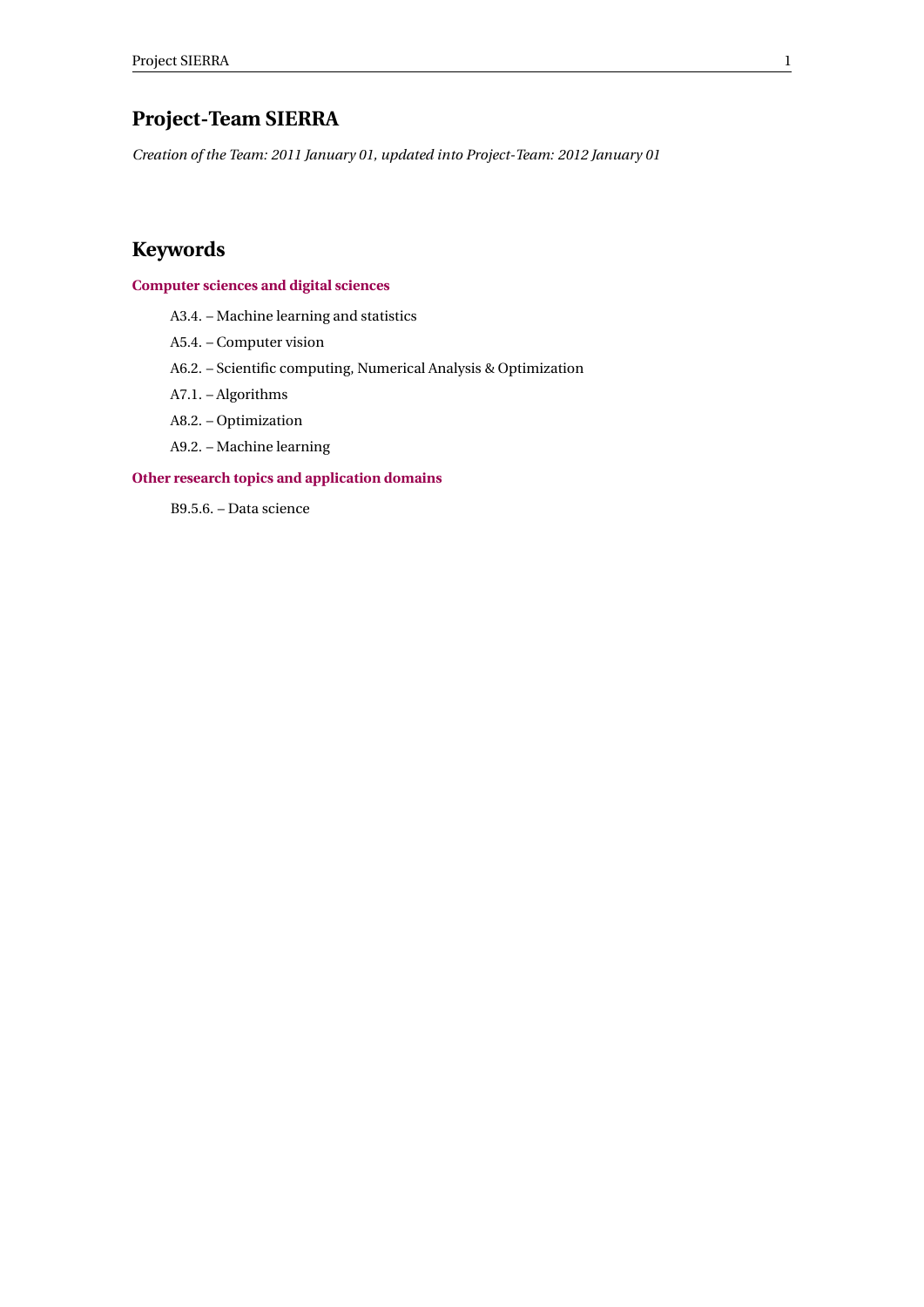## <span id="page-4-0"></span>**1 Team members, visitors, external collaborators**

#### **Research Scientists**

- Francis Bach [Team leader, Inria, Senior Researcher, HDR]
- Pierre Gaillard [Inria, Researcher, until Aug 2020]
- Alessandro Rudi [Inria, Researcher]
- Umut Simsekli [Inria, Researcher, from Nov 2020]
- Adrien Taylor [Inria, Starting Research Position]
- Alexandre d'Aspremont [CNRS, Senior Researcher]

#### **Post-Doctoral Fellows**

- Martin Arjovsky [Inria]
- Alberto Bietti [Inria, until Aug 2020]
- Seyed Daneshmand [Inria, from Aug 2020]
- Remy Degenne [Inria, until Sep 2020]
- Ziad Kobeissi [Institut Louis Bachelier, from Oct 2020]
- Pierre-Yves Masse [Université technique de Prague Tchéquie, until Mar 2020]
- Boris Muzellec [Inria, from Nov 2020]
- Yifan Sun [École Normale Supérieure de Paris, until Aug 2020]

#### **PhD Students**

- Mathieu Barre [École Normale Supérieure de Paris]
- Eloise Berthier [DGA]
- Raphael Berthier [Inria]
- Margaux Bregere [EDF, until Oct 2020]
- Vivien Cabannes [Inria]
- Alexandre Defossez [Facebook, until Jun 2020]
- Radu Alexandru Dragomir [École polytechnique, co-directed with Jérôme bolte]
- Gautier Izacard [CNRS, from Feb 2020]
- Remi Jezequel [École Normale Supérieure de Paris]
- Thomas Kerdreux [École polytechnique, PhD completed in Sept. 2020]
- Hans Kersting [Inria, from Oct 2020]
- Marc Lambert [DGA, from Sep 2020]
- Ulysse Marteau-Ferey [Inria]
- Gregoire Mialon [Inria, Co directed with Julie nMairal]
- Alex Nowak Vila [École Normale Supérieure de Paris]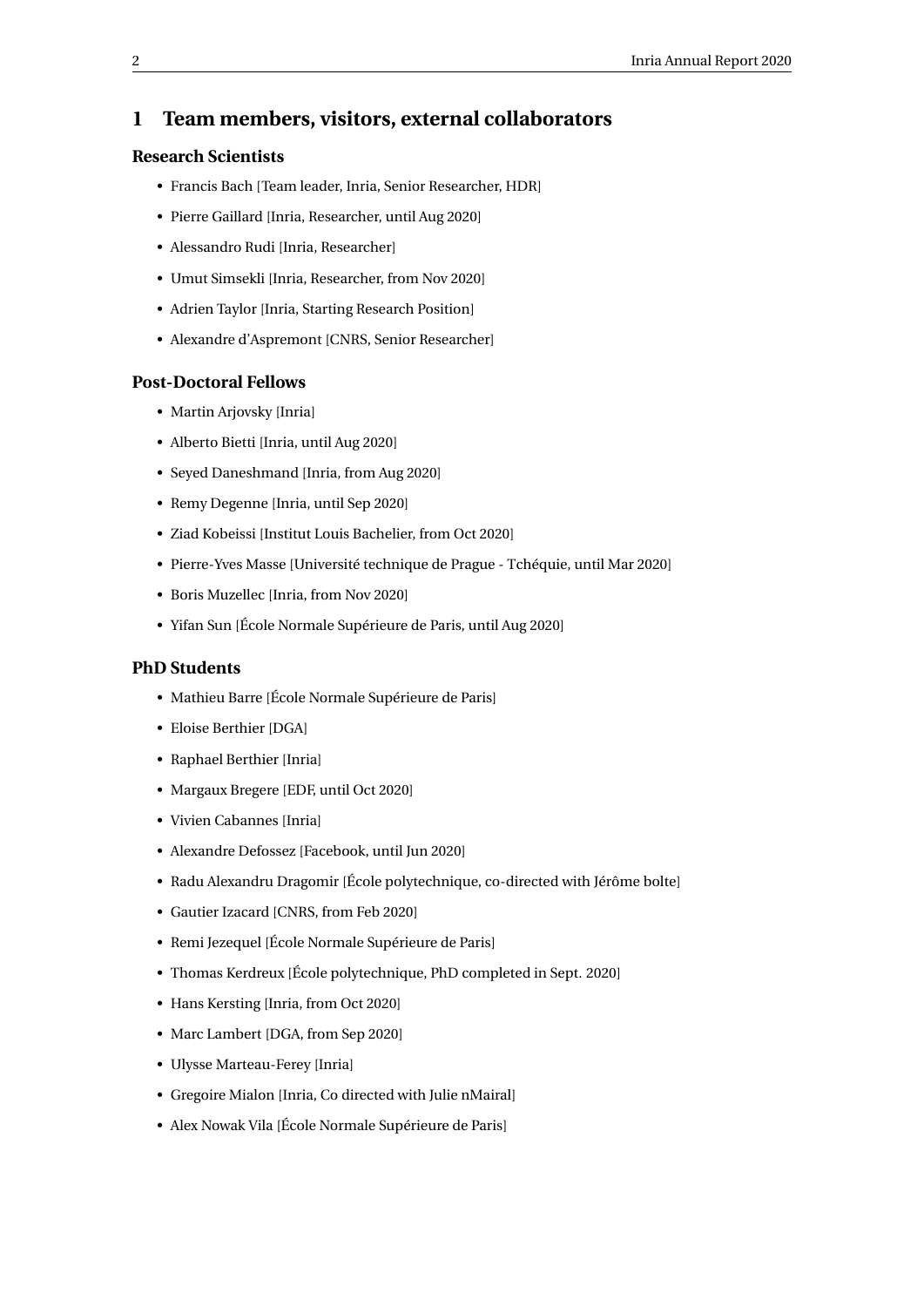- Loucas Pillaud Vivien [Ministère de l'Ecologie, de l'Energie, du Développement durable et de la Mer, until Aug 2020]
- Manon Romain [CNRS, from Sep 2020]

#### **Technical Staff**

- Loïc Estève [Inria, Engineer, until Feb 2020]
- Gautier Izacard [CNRS, Engineer, until Jan 2020]

#### **Interns and Apprentices**

- Stanislas Bénéteau [Ecole normale supérieure Paris-Saclay, from Apr 2020 until Aug 2020]
- Celine Moucer [École polytechnique, from Apr 2020 until Aug 2020]
- Quentin Rebjock [Inria, until Mar 2020]

#### **Administrative Assistants**

- Helene Bessin Rousseau [Inria, until Jun 2020]
- Helene Milome [Inria]
- Scheherazade Rouag [Inria, from Nov 2020]

#### **Visiting Scientists**

- Anant Raj [Institut Max-Planck, until Mar 2020]
- Manon Romain [CNRS, from Jun 2020 until Aug 2020]
- Aadirupa Saha [Institut Indien des Sciences, until Jan 2020]

## <span id="page-5-0"></span>**2 Overall objectives**

#### <span id="page-5-1"></span>**2.1 Statement**

Machine learning is a recent scientific domain, positioned between applied mathematics, statistics and computer science. Its goals are the optimization, control, and modelisation of complex systems from examples. It applies to data from numerous engineering and scientific fields (e.g., vision, bioinformatics, neuroscience, audio processing, text processing, economy, finance, etc.), the ultimate goal being to derive general theories and algorithms allowing advances in each of these domains. Machine learning is characterized by the high quality and quantity of the exchanges between theory, algorithms and applications: interesting theoretical problems almost always emerge from applications, while theoretical analysis allows the understanding of why and when popular or successful algorithms do or do not work, and leads to proposing significant improvements.

Our academic positioning is exactly at the intersection between these three aspects—algorithms, theory and applications—and our main research goal is to make the link between theory and algorithms, and between algorithms and high-impact applications in various engineering and scientific fields, in particular computer vision, bioinformatics, audio processing, text processing and neuro-imaging.

Machine learning is now a vast field of research and the team focuses on the following aspects: supervised learning (kernel methods, calibration), unsupervised learning (matrix factorization, statistical tests), parsimony (structured sparsity, theory and algorithms), and optimization (convex optimization, bandit learning). These four research axes are strongly interdependent, and the interplay between them is key to successful practical applications.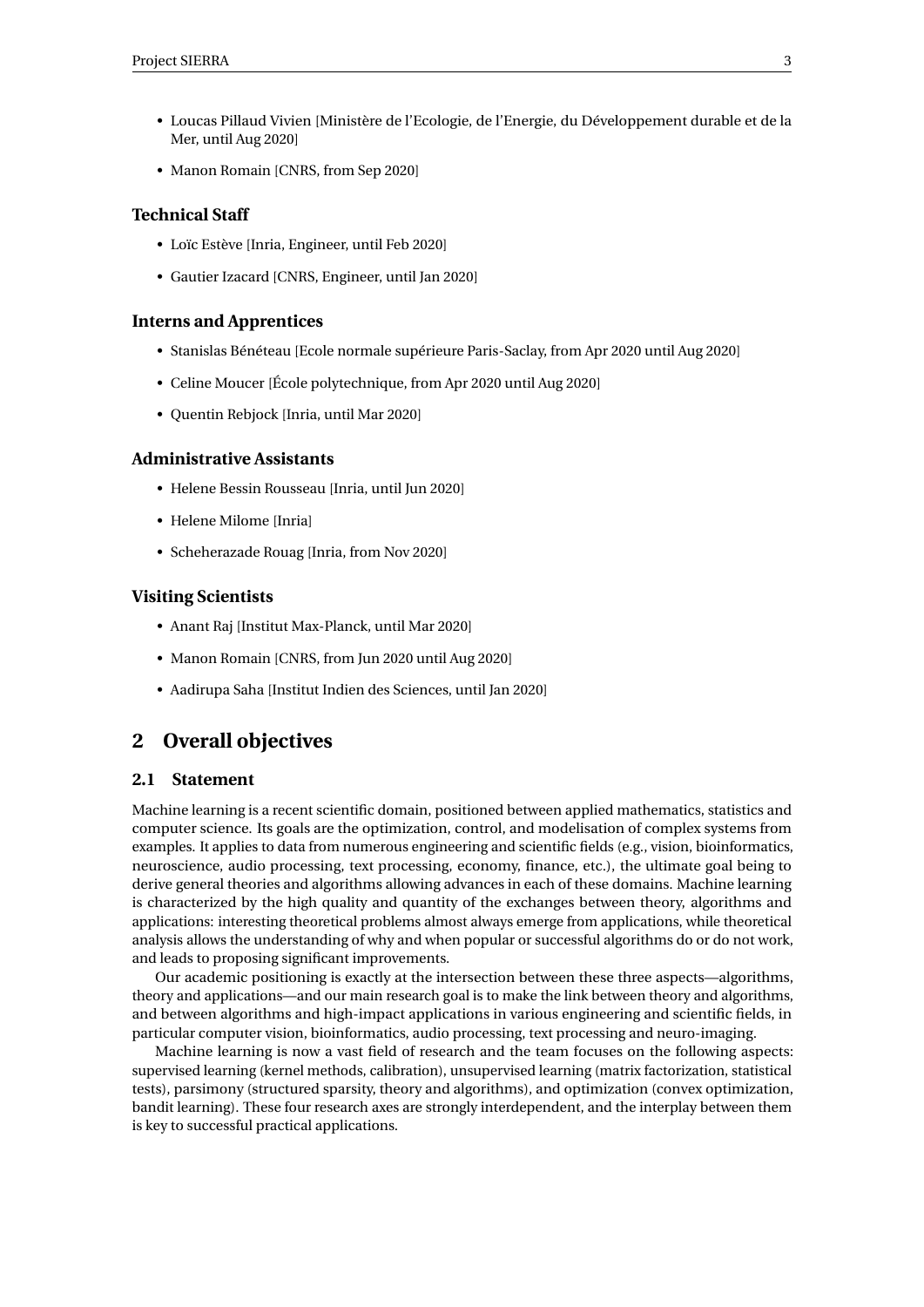## <span id="page-6-0"></span>**3 Research program**

#### <span id="page-6-1"></span>**3.1 Supervised Learning**

This part of our research focuses on methods where, given a set of examples of input/output pairs, the goal is to predict the output for a new input, with research on kernel methods, calibration methods, and multi-task learning.

#### <span id="page-6-2"></span>**3.2 Unsupervised Learning**

We focus here on methods where no output is given and the goal is to find structure of certain known types (e.g., discrete or low-dimensional) in the data, with a focus on matrix factorization, statistical tests, dimension reduction, and semi-supervised learning.

#### <span id="page-6-3"></span>**3.3 Parsimony**

The concept of parsimony is central to many areas of science. In the context of statistical machine learning, this takes the form of variable or feature selection. The team focuses primarily on structured sparsity, with theoretical and algorithmic contributions.

#### <span id="page-6-4"></span>**3.4 Optimization**

Optimization in all its forms is central to machine learning, as many of its theoretical frameworks are based at least in part on empirical risk minimization. The team focuses primarily on convex and bandit optimization, with a particular focus on large-scale optimization.

## <span id="page-6-5"></span>**4 Application domains**

#### <span id="page-6-6"></span>**4.1 Applications for Machine Learning**

Machine learning research can be conducted from two main perspectives: the first one, which has been dominant in the last 30 years, is to design learning algorithms and theories which are as generic as possible, the goal being to make as few assumptions as possible regarding the problems to be solved and to let data speak for themselves. This has led to many interesting methodological developments and successful applications. However, we believe that this strategy has reached its limit for many application domains, such as computer vision, bioinformatics, neuro-imaging, text and audio processing, which leads to the second perspective our team is built on: Research in machine learning theory and algorithms should be driven by interdisciplinary collaborations, so that specific prior knowledge may be properly introduced into the learning process, in particular with the following fields:

- Computer vision: object recognition, object detection, image segmentation, image/video processing, computational photography. In collaboration with the Willow project-team.
- Bioinformatics: cancer diagnosis, protein function prediction, virtual screening. In collaboration with Institut Curie.
- Text processing: document collection modeling, language models.
- Audio processing: source separation, speech/music processing.
- Neuro-imaging: brain-computer interface (fMRI, EEG, MEG).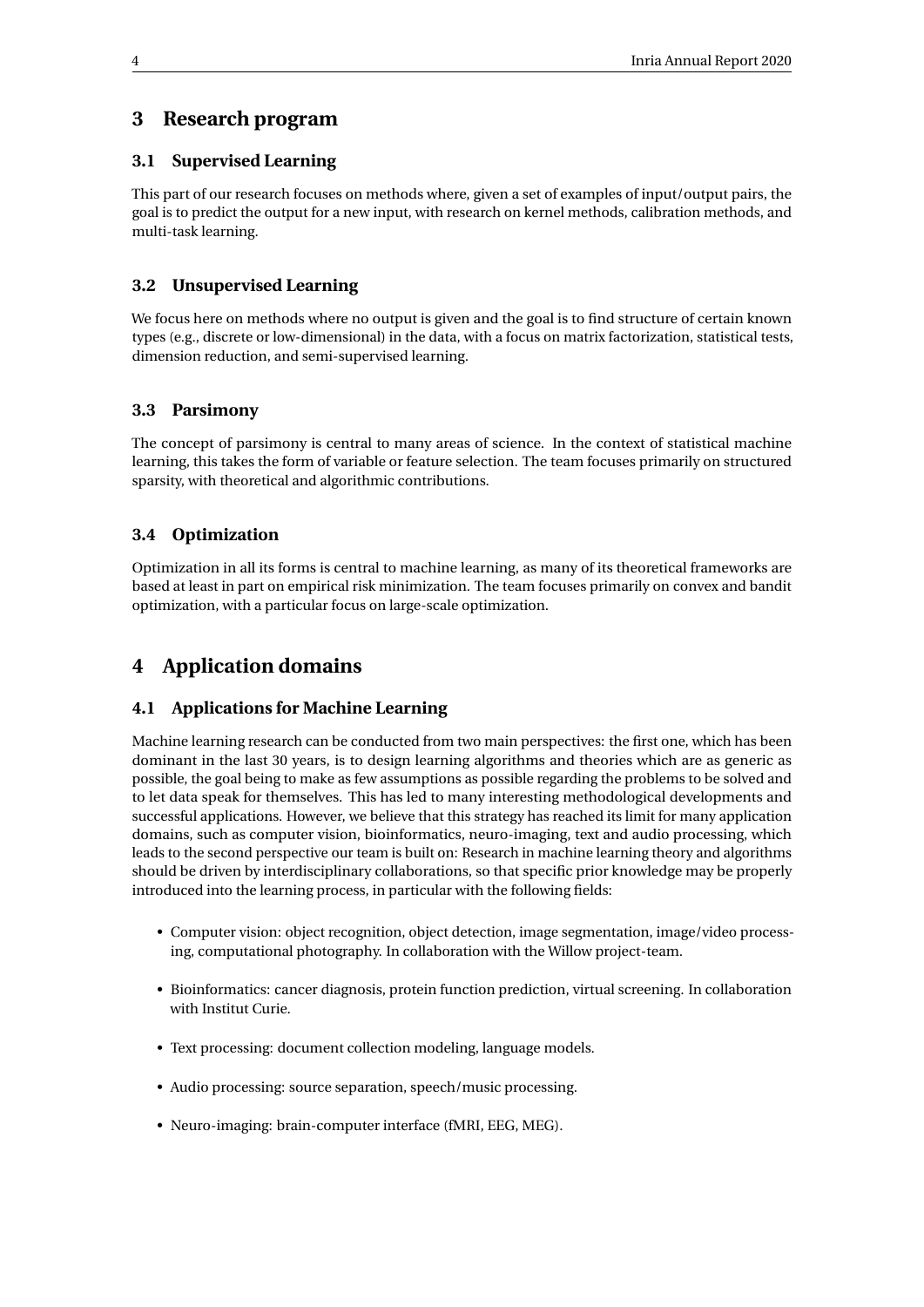## <span id="page-7-0"></span>**5 Highlights of the year**

- A. Rudi: Recipient of an ERC starting grant
- F. Bach: Election at the French Academy of Sciences
- F.P. Paty, A. d'Aspremont, M. Cuturi: AISTATS 2020 notable paper award

#### <span id="page-7-1"></span>**6 New results**

#### <span id="page-7-2"></span>**6.1 Implicit Bias of Gradient Descent for Wide Two-layer Neural Networks Trained with the Logistic Loss**

Neural networks trained to minimize the logistic (a.k.a. cross-entropy) loss with gradient-based methods are observed to perform well in many supervised classification tasks. Towards understanding this phenomenon, we analyze the training and generalization behavior of infinitely wide two-layer neural networks with homogeneous activations. We show that the limits of the gradient flow on exponentially tailed losses can be fully characterized as a max-margin classifier in a certain nonHilbertian space of functions. In presence of hidden low-dimensional structures, the resulting margin is independent of the ambiant dimension, which leads to strong generalization bounds. In contrast, training only the output layer implicitly solves a kernel support vector machine, which a priori does not enjoy such an adaptivity. Our analysis of training is non-quantitative in terms of running time but we prove computational guarantees in simplified settings by showing equivalences with online mirror descent. Finally, numerical experiments suggest that our analysis describes well the practical behavior of two-layer neural networks with ReLU activations and confirm the statistical benefits of this implicit bias

#### <span id="page-7-3"></span>**6.2 Learning with Differentiable Perturbed Optimizers**

Machine learning pipelines often rely on optimization procedures to make discrete decisions (e.g., sorting, picking closest neighbors, or shortest paths). Although these discrete decisions are easily computed, they break the back-propagation of computational graphs. In order to expand the scope of learning problems that can be solved in an end-to-end fashion, we propose a systematic method to transform optimizers into operations that are differentiable and never locally constant. Our approach relies on stochastically perturbed optimizers, and can be used readily together with existing solvers. Their derivatives can be evaluated efficiently, and smoothness tuned via the chosen noise amplitude. We also show how this framework can be connected to a family of losses developed in structured prediction, and give theoretical guarantees for their use in learning tasks. We demonstrate experimentally the performance of our approach on various tasks.

#### <span id="page-7-4"></span>**6.3 Statistically Preconditioned Accelerated Gradient Method for Distributed Optimization**

We consider the setting of distributed empirical risk minimization where multiple machines compute the gradients in parallel and a centralized server updates the model parameters. In order to reduce the number of communications required to reach a given accuracy, we propose a preconditioned accelerated gradient method where the preconditioning is done by solving a local optimization problem over a subsampled dataset at the server. The convergence rate of the method depends on the square root of the relative condition number between the global and local loss functions. We estimate the relative condition number for linear prediction models by studying uniform concentration of the Hessians over a bounded domain, which allows us to derive improved convergence rates for existing preconditioned gradient methods and our accelerated method. Experiments on real-world datasets illustrate the benefits of acceleration in the ill-conditioned regime.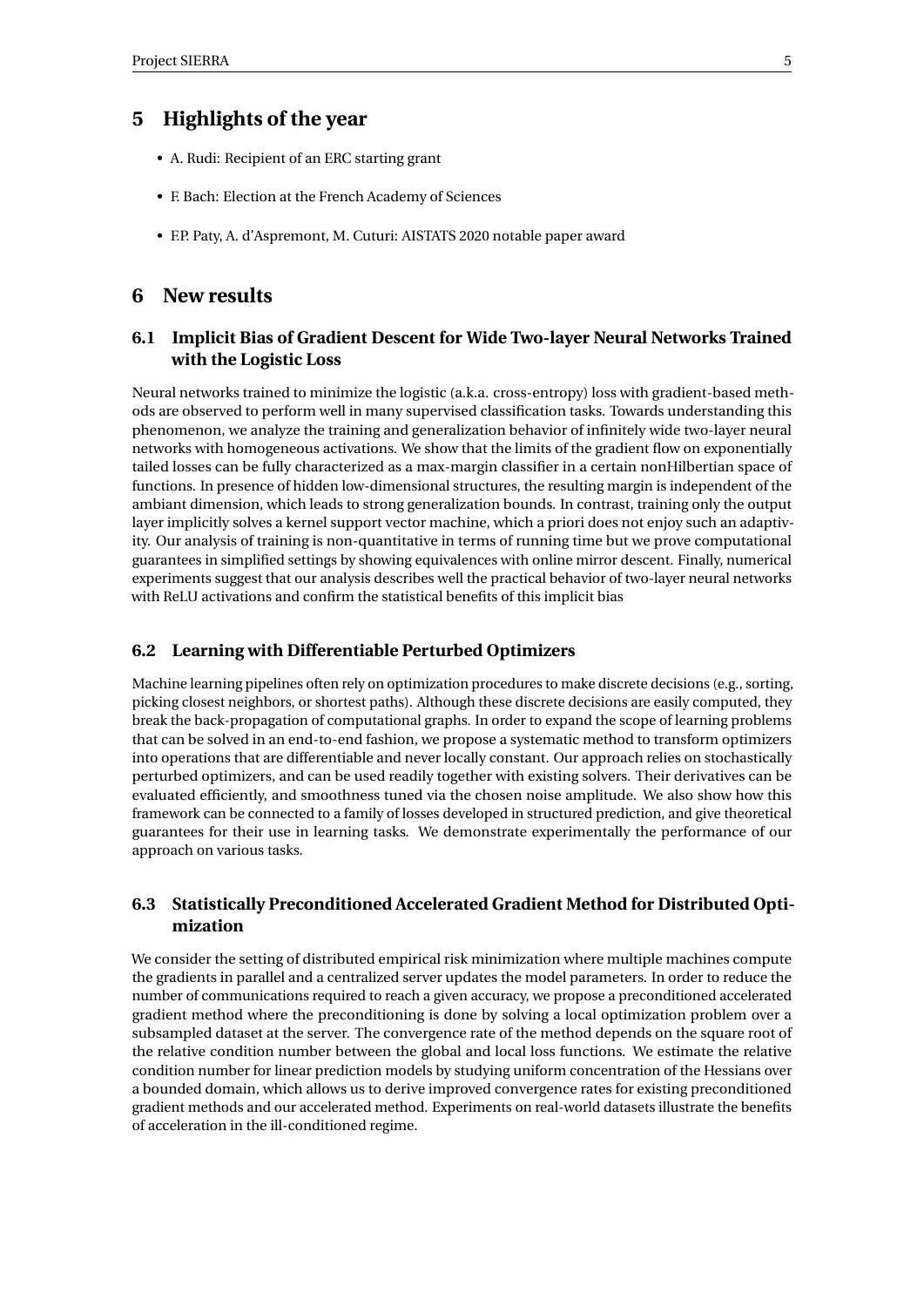#### <span id="page-8-0"></span>**6.4 Batch Normalization Provably Avoids Rank Collapse for Randomly Initialised Deep Networks**

Randomly initialized neural networks are known to become harder to train with increasing depth, unless architectural enhancements like residual connections and batch normalization are used. We here investigate this phenomenon by revisiting the connection between random initialization in deep networks and spectral instabilities in products of random matrices. Given the rich literature on random matrices, it is not surprising to find that the rank of the intermediate representations in unnormalized networks collapses quickly with depth. In this work we highlight the fact that batch normalization is an effective strategy to avoid rank collapse for both linear and ReLU networks. Leveraging tools from Markov chain theory, we derive a meaningful lower rank bound in deep linear networks. Empirically, we also demonstrate that this rank robustness generalizes to ReLU nets.Finally, we conduct an extensive set of experiments on real-world data sets, which confirm that rank stability is indeed a crucial condition for training modern-day deep neural architectures.

#### <span id="page-8-1"></span>**6.5 Tight Nonparametric Convergence Rates for Stochastic Gradient Descent under the Noiseless Linear Model**

In the context of statistical supervised learning, the noiseless linear model assumes that there exists a deterministic linear relation  $Y = \langle \theta_*, \Phi(U) \rangle$  between the random output *Y* and the random feature vector Φ(*U*), a potentially non-linear transformation of the inputs *U*. We analyze the convergence of single-pass, fixed step-size stochastic gradient descent on the least-square risk under this model. The convergence of the iterates to the optimum *θ*∗ and the decay of the generalization error follow polynomial convergence rates with exponents that both depend on the regularities of the optimum *θ*∗ and of the feature vectors Φ(*U*). We interpret our result in the reproducing kernel Hilbert space framework. As a special case, we analyze an online algorithm for estimating a real function on the unit hypercube from the noiseless observation of its value at randomly sampled points; the convergence depends on the Sobolev smoothness of the function and of a chosen kernel. Finally, we apply our analysis beyond the supervised learning setting to obtain convergence rates for the averaging process (a.k.a. gossip algorithm) on a graph depending on its spectral dimension.

#### <span id="page-8-2"></span>**6.6 Consistent Structured Prediction with Max-Min Margin Markov Networks**

Max-margin methods for binary classification such as the support vector machine (SVM) have been extended to the structured prediction setting under the name of max-margin Markov networks (M3N), or more generally structural SVMs. Unfortunately, these methods are statistically inconsistent when the relationship between inputs and labels is far from deterministic. We overcome such limitations by defining the learning problem in terms of a "max-min" margin formulation, naming the resulting method max-min margin Markov networks (M4N). We prove consistency and finite sample generalization bounds for M4N and provide an explicit algorithm to compute the estimator. The algorithm achieves a bounds for M4N and provide an explicit aigorithm to compute the estimator. The aigorithm achieves a<br>generalization error of  $O(1/\sqrt{n})$  for a total cost of  $O(n)$  projection-oracle calls (which have at most the same cost as the max-oracle from M3N). Experiments on multi-class classification, ordinal regression, sequence prediction and ranking demonstrate the effectiveness of the proposed method.

#### <span id="page-8-3"></span>**6.7 Fast and Robust Stability Region Estimation for Nonlinear Dynamical Systems**

A linear quadratic regulator can stabilize a nonlinear dynamical system with a local feedback controller around a linearization point, while minimizing a given performance criteria. An important practical problem is to estimate the region of attraction of such a controller, that is, the region around this point where the controller is certified to be valid. This is especially important in the context of highly nonlinear dynamical systems. In this paper, we propose two stability certificates that are fast to compute and robust when the first, or second derivatives of the system dynamics are bounded. Associated with an efficient oracle to compute these bounds, this provides a simple stability region estimation algorithm compared to classic approaches of the state of the art. We experimentally validate that it can be applied to both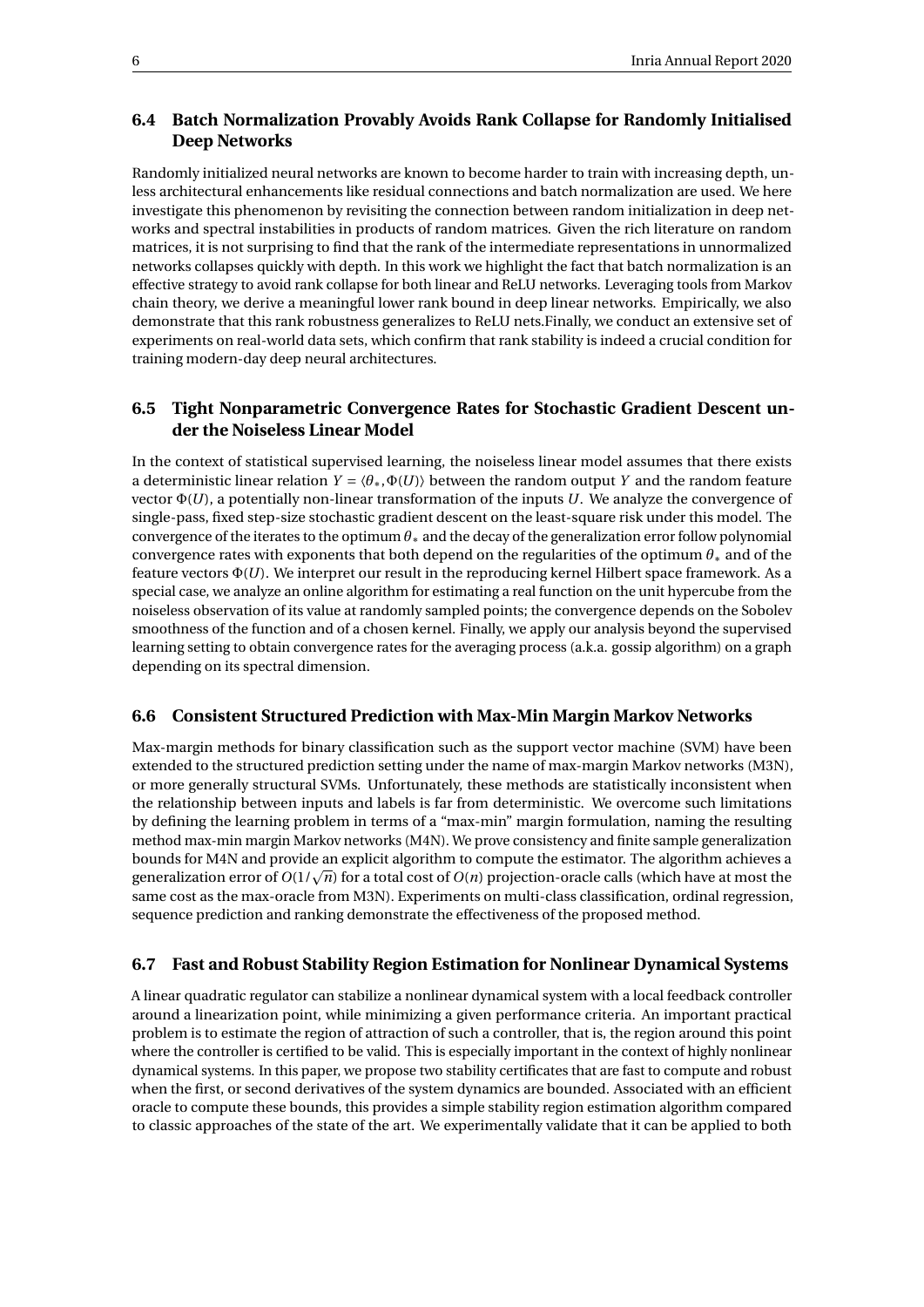polynomial and non-polynomial systems of various dimensions, including standard robotic systems, for estimating region of attractions around equilibrium points, as well as for trajectory tracking.

#### <span id="page-9-0"></span>**6.8 Breaking the curse of dimensionality of Global Optimization of Non-convex functions**

We consider the global minimization of smooth functions based solely on function evaluations. Algorithms that achieve the optimal number of function evaluations for a given precision level typically rely on explicitly constructing an approximation of the function which is then minimized with algorithms that have exponential running-time complexity. In this project, we consider an approach that jointly models the function to approximate and finds a global minimum. This is done by using infinite sums of square smooth functions and has strong links with polynomial sum-of-squares hierarchies. Leveraging recent representation properties of reproducing kernel Hilbert spaces, the infinite-dimensional optimization problem can be solved by subsampling in time polynomial in the number of function evaluations, and with theoretical guarantees on the obtained minimum.

Given *n* samples, the computational cost is  $O(n^{3.5})$  in time,  $O(n^2)$  in space, and we achieve a convergence rate to the global optimum that is  $O(n^{-m/d+1/2+3/d})$  where m is the degree of differentiability of the function and d the number of dimensions. The rate is nearly optimal in the case of Sobolev functions and more generally makes the proposed method particularly suitable for functions that have a large number of derivatives. Indeed, when m is in the order of d, the convergence rate to the global optimum does not suffer from the curse of dimensionality, which affects only the worst-case constants (that we track explicitly through the paper).

#### <span id="page-9-1"></span>**6.9 Efficient improper learning for online logistic regression**

We considered the setting of online logistic regression with the objective of minimizing the regret with respect to the  $\ell_2$ -ball of radius *B*. It was known (see [Hazan et al., 2014]) that any proper algorithm which had logarithmic regret in the number of samples (denoted n) necessarily suffered an exponential multiplicative constant in *B*. In this work, we designed an efficient improper algorithm that avoids this exponential constant while preserving a logarithmic regret. Indeed, [Foster et al., 2018] showed that the lower bound does not apply to improper algorithms and proposed a strategy based on exponential weights with prohibitive computational complexity. Our new algorithm based on regularized empirical risk minimization with surrogate losses satisfies a regret scaling as *O*(*B* log(*Bn*)) with a per-round timecomplexity of order  $O(d^2)$ .

#### <span id="page-9-2"></span>**6.10 Improved Sleeping Bandits with Stochastic Actions Sets and Adversarial Rewards**

We considered the problem of sleeping bandits with stochastic action sets and adversarial rewards. In this setting, in contrast to most work in bandits, the actions may not be available at all times. For instance, some products might be out of stock in item recommendation. The best existing efficient (i.e., polynomialtime) algorithms for this problem only guarantee an  $O(T^{2/3})$  upper-bound on the regret. Yet, inefficient algorithms based on EXP4 can achieve  $O(\sqrt{T})$ . In this work, we provided a new computationally efficient algorithm inspired by EXP3 satisfying a regret of order  $O(\sqrt{T})$  when the availabilities of each action *i*  $\epsilon \ll 4$  are independent. We then studied the most general version of the problem where at each round available sets are generated from some unknown arbitrary distribution (i.e., without the independence p assumption) and proposed an efficient algorithm with  $O(2^K\sqrt{T})$  regret guarantee. Our theoretical results were corroborated with experimental evaluations.

## <span id="page-9-3"></span>**7 Bilateral contracts and grants with industry**

#### <span id="page-9-4"></span>**7.1 Bilateral contracts with industry**

Microsoft Research: "Structured Large-Scale Machine Learning". Machine learning is now ubiquitous in industry, science, engineering, and personal life. While early successes were obtained by applying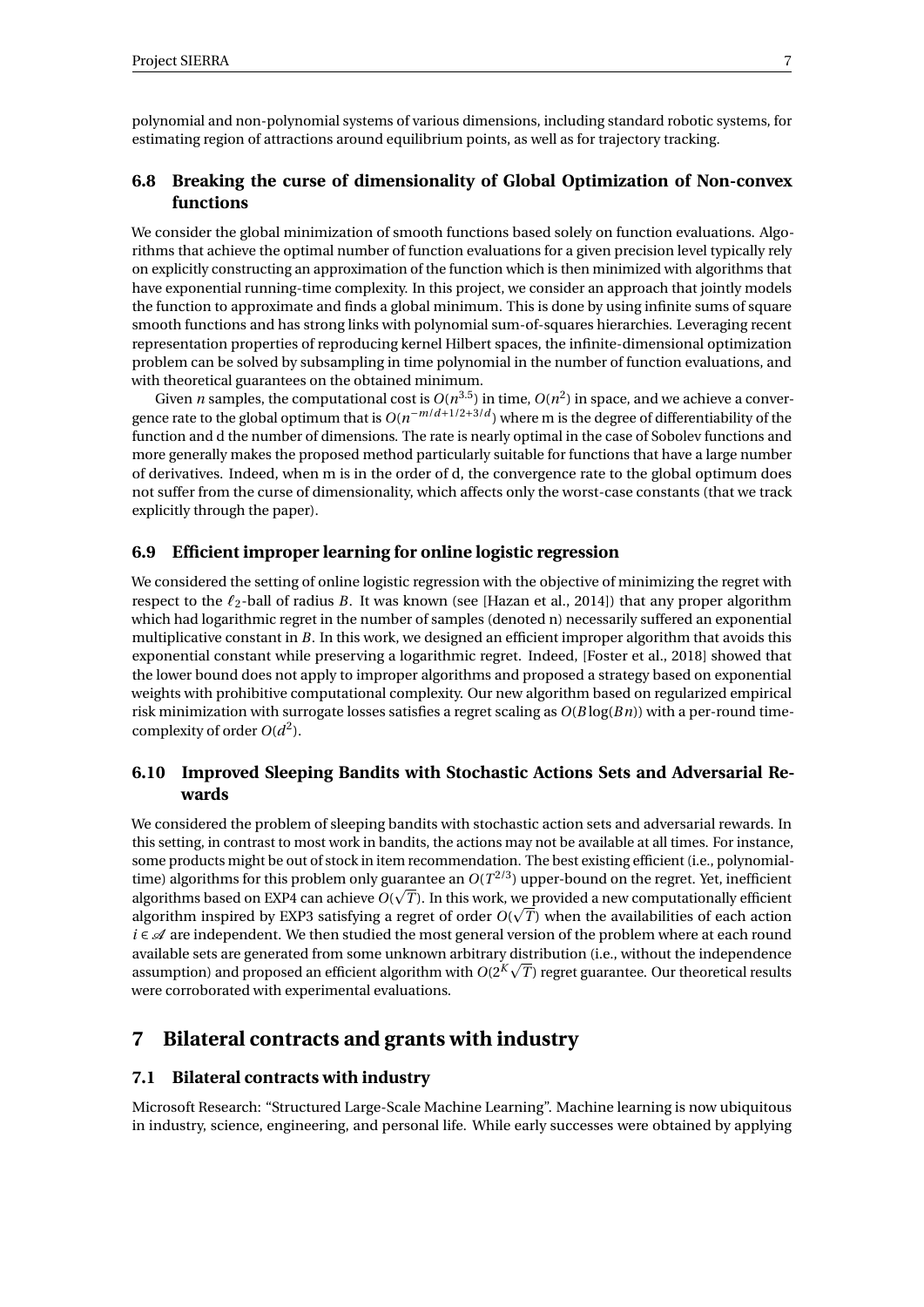off-the-shelf techniques, there are two main challenges faced by machine learning in the "big data" era: structure and scale. The project proposes to explore three axes, from theoretical, algorithmic and practical perspectives: (1) large-scale convex optimization, (2) large-scale combinatorial optimization and (3) sequential decision making for structured data. The project involves two Inria sites (Paris and Grenoble) and four MSR sites (Cambridge, New England, Redmond, New York). Project website: <http://www.msr-inria.fr/projects/structured-large-scale-machine-learning/>.

#### <span id="page-10-0"></span>**7.2 Bilateral grants with industry**

- Alexandre d'Aspremont, Francis Bach, Martin Jaggi (EPFL): Google Focused award.
- Francis Bach: Gift from Facebook AI Research.
- Alexandre d'Aspremont: fondation AXA, "Mécénat scientifique", optimisation & machine learning.

## <span id="page-10-1"></span>**8 Partnerships and cooperations**

#### <span id="page-10-2"></span>**8.1 International initiatives**

#### <span id="page-10-3"></span>**8.1.1 Inria International Labs**

#### **4TUNE**

**Title:** Adaptive, Efficient, Provable and Flexible Tuning for Machine Learning

**Duration:** 2020 - 2022

**Coordinator:** Francis Bach

#### **Partners:**

• Machine Learning group, CWI (Netherlands)

**Inria contact:** Francis Bach

**Website:** <http://pierre.gaillard.me/4tune/>

**Summary:** The long-term goal of 4TUNE is to push adaptive machine learning to the next level. We aim to develop refined methods, going beyond traditional worst-case analysis, for exploiting structure in the learning problem at hand. We will develop new theory and design sophisticated algorithms for the core tasks of statistical learning and individual sequence prediction. We are especially interested in understanding the connections between these tasks and developing unified methods for both. We will also investigate adaptivity to non-standard patterns encountered in embedded learning tasks, in particular in iterative equilibrium computations.

#### **FOAM**

**Title:** First-Order Accelerated Methods for machine learning

**Duration:** 2020 - 2022

**Coordinator:** Alexandre d'Aspremont

#### **Partners:**

• Mathematical and Computational Engineering, Pontificia Universidad Católica de Chile (Chile)

**Inria contact:** Alexandre d'Aspremont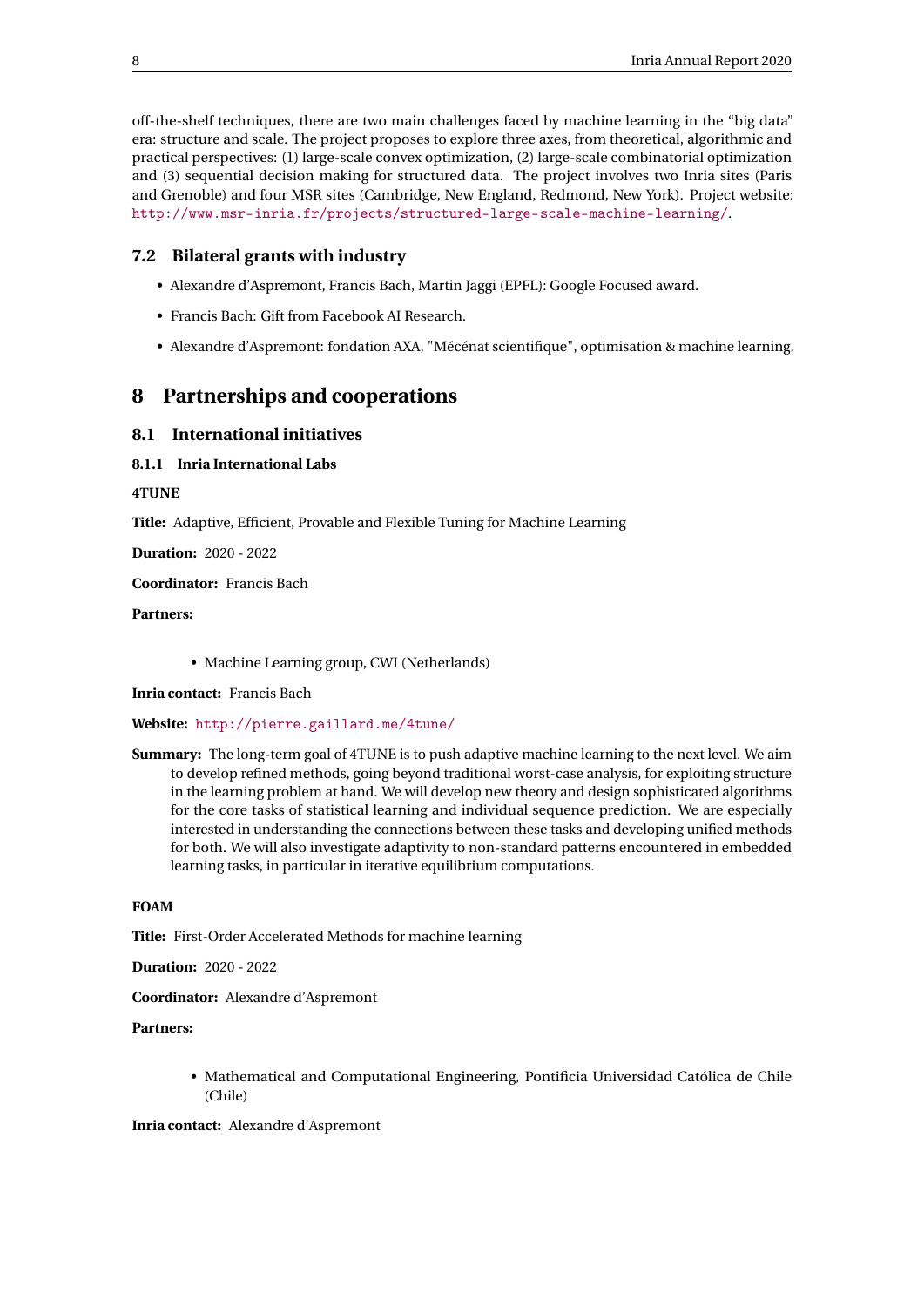#### **Website:** [https://sites.google.com/view/cguzman/talks-and-events/foam-associate-te](https://sites.google.com/view/cguzman/talks-and-events/foam-associate-team) [am](https://sites.google.com/view/cguzman/talks-and-events/foam-associate-team)

**Summary:** Our main interest is to investigate novel and improved convergence results for first-order iterative methods for saddle-points, variational inequalities and fixed points, under the lens of PEP. Our interest in improving first-order methods is also deeply related with applications in machine learning. Particularly in sparsity-oriented inverse problems, optimization methods are the workhorse for state of the art results. On some of these problems, a set of new hypothesis and theoretical results shows improved complexity bounds for problems with good recovery guarantees and we plan to extend these new performance bounds to the variational framework.

#### <span id="page-11-0"></span>**8.2 European initiatives**

#### <span id="page-11-1"></span>**8.2.1 FP7 & H2020 Projects**

• European Research Council: SEQUOIA project (grant number 724063), 2017-2022 (F. Bach), "Robust algorithms for learning from modern data".

#### <span id="page-11-2"></span>**8.3 National initiatives**

• Alexandre d'Aspremont: IRIS, PSL "Science des données, données de la science".

#### <span id="page-11-3"></span>**9 Dissemination**

#### <span id="page-11-4"></span>**9.1 Promoting scientific activities**

#### <span id="page-11-5"></span>**9.1.1 Scientific events: selection**

#### **Member of the conference program committees**

• Pierre Gaillard, member of the program committee for the Conference on Learning Theory (COLT), 2020

#### **Reviewer**

- Adrien Taylor, reviewer for International Conference on Machine Learning (ICML), 2020 (top reviewer award).
- Adrien Taylor, reviewer for International Conference on Neural Information Processing Systems (Neurips), 2020 (top reviewer award).
- Adrien Taylor, reviewer for Conference on Decision and Control (CDC), 2020.
- Pierre Gaillard, reviewer for the International Conference on Artificial Intelligence and Statistics (Aistats), 2020

#### <span id="page-11-6"></span>**9.1.2 Journal**

#### **Member of the editorial boards**

- Francis Bach, co-editor-in-chief, Journal of Machine Learning Research
- Francis Bach, associate Editor, Mathematical Programming
- Francis Bach, associate editor, Foundations of Computational Mathematics (FoCM)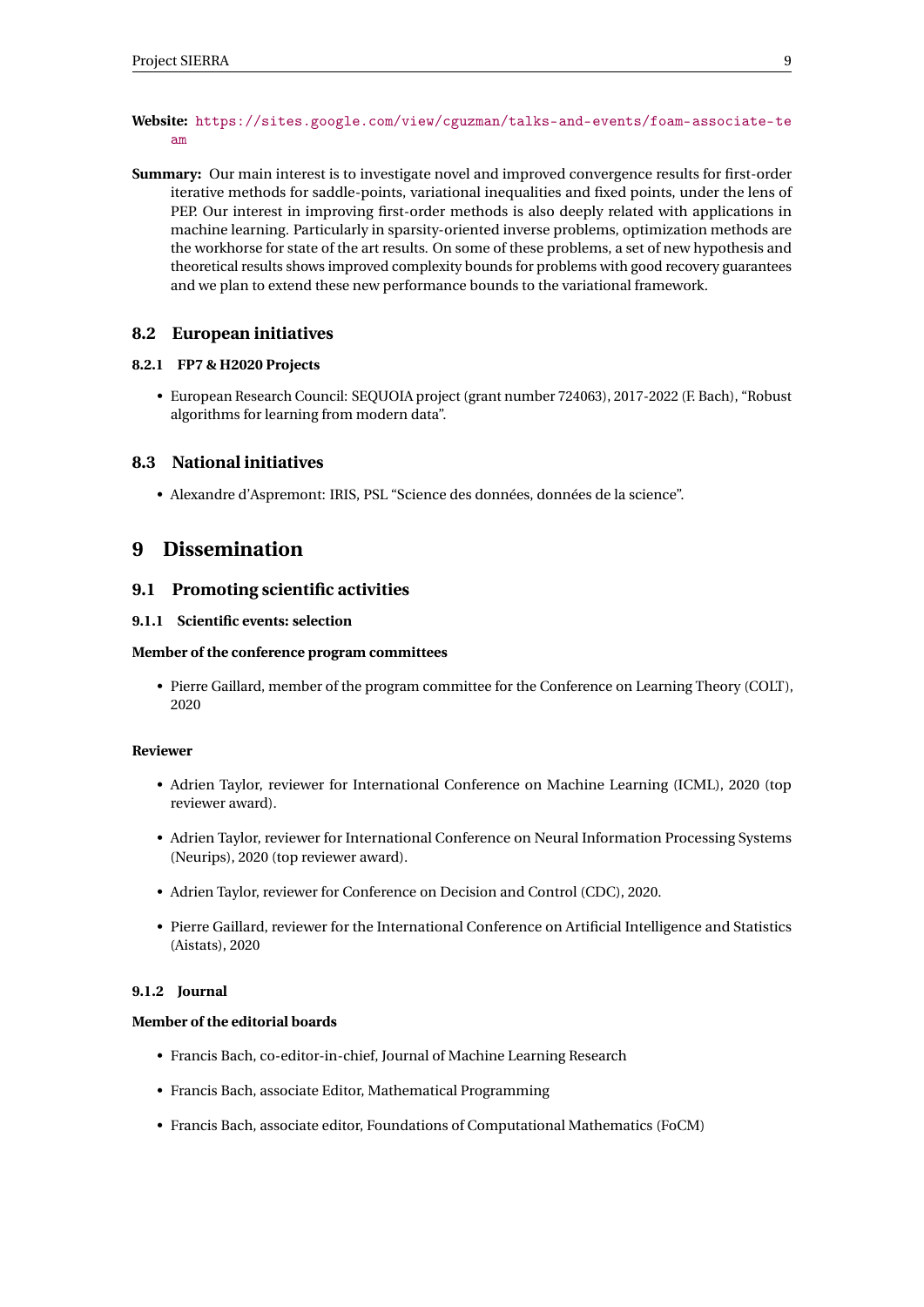#### **Reviewer - reviewing activities**

- Adrien Taylor, reviewer for Automatica.
- Adrien Taylor, reviewer for Journal of Machine Learning Research (JMLR).
- Adrien Taylor, reviewer for Mathematical Programming (MAPR).
- Adrein Taylor, reviewer for SIAM Journal on Optimization (SIOPT).
- Adrien Taylor, reviewer for Computational Optimization and Applications (COAP).
- Adrien Taylor, reviewer for Journal of Optimization Theory and Applications (JOTA).
- Pierre Gaillard, reviewer for Mathematics of Operations Research (MOR).

#### <span id="page-12-0"></span>**9.1.3 Invited talks**

- Adrien Taylor, invited talk University of Cambridge (CCIMI seminars), February 2020, United Kingdom.
- Adrien Taylor, invited talk at Université catholique de Louvain (Mathematical engineering seminars), February 2020, Belgium.
- Adrien Taylor, invited talk at Pontificia Universidad Católica de Chile, April 2020, Online.
- Adrien Taylor, invited talk at One World Optimization seminars, June 2020, Online.
- Adrien Taylor, invited talk at CWI-INRIA workshop, September 2020, Online.
- Pierre Gaillard, invited talk at the Valpred workshop, March 2020
- Pierre Gaillard, invited talk at the Potsdamer research seminar, June 2020, online.
- Pierre Gaillard, invited talk at the seminar of the Statify research team, Inria Grenoble, September 2020
- Alessandro Rudi, invited talk at University College of London, Gatsby unit, London October 2020.
- Francis Bach, invited virtual talk at Optimization for machine leaerning, CIRM, Luminy, March 2020.
- Francis Bach, invited talk at MIT, September 2020
- Francis Bach, invited virtual talk at the University of Texas, Austin, October 2020
- Francis Bach, invited virtual talk at the Symposium on the Mathematical Foundations of Data Science, Johns Hopkins University, October 2020
- Francis Bach, invited virtual talk at Harvard University, November 2020
- Francis Bach, invited virtual talk at CIMAT, Centro de Investigación en Matemáticas, Mexico, November 2020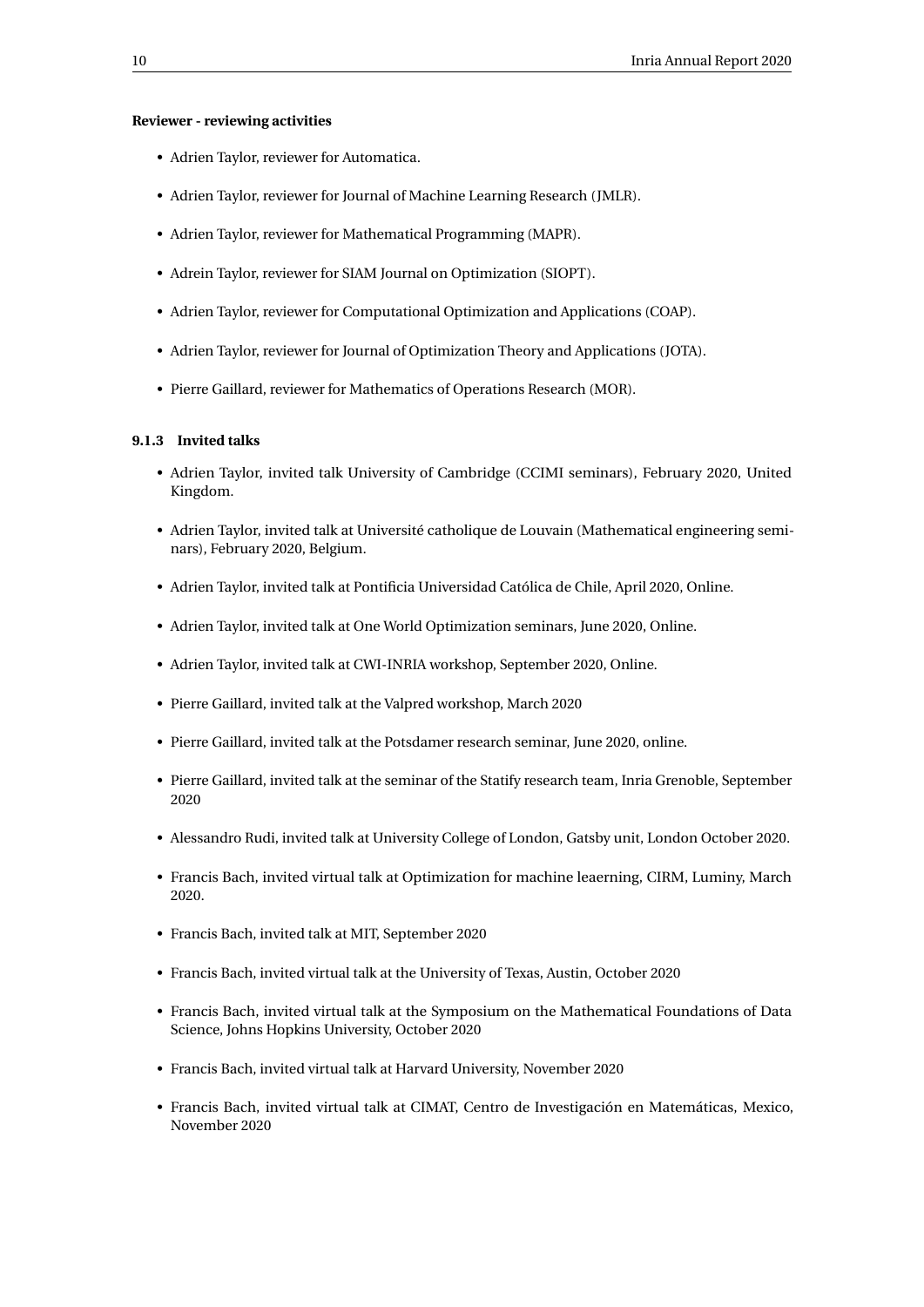#### <span id="page-13-0"></span>**9.2 Teaching - Supervision - Juries**

#### <span id="page-13-1"></span>**9.2.1 Teaching**

- Master: Alexandre d'Aspremont, Optimisation Combinatoire et Convexe, avec Zhentao Li, (2015- Present) cours magistraux 30h, Master M1, ENS Paris.
- Master: Alexandre d'Aspremont, Optimisation convexe: modélisation, algorithmes et applications cours magistraux 21h (2011-Present), Master M2 MVA, ENS PS.
- Master : Francis Bach, Optimisation et apprentissage statistique, 20h, Master M2 (Mathématiques de l'aléatoire), Université Paris-Sud, France.
- Master : Francis Bach, Machine Learning, 20h, Master ICFP (Physique), Université PSL.
- Master: Pierre Gaillard, Alessandro Rudi, Introduction to Machine Learning, 52h, L3, ENS, Paris.
- Master: Pierre Gaillard, Sequential learning, 20h, Master M2 MVA, ENS PS.
- Hausdorff school on MCMC: Francis Bach, 6 hours.

#### <span id="page-13-2"></span>**9.2.2 Supervision**

- PhD in progress : Raphaël Berthier, started September 2017, supervised by Francis Bach and Pierre Gaillard.
- PhD in progress : Radu Dragomir Alexandru, Bregman Gradient Methods, 2018, Alexandre d'Aspremont (joint with Jérôme Bolte)
- PhD in progress : Mathieu Barré, Accelerated Polyak Methods, 2018, Alexandre d'Aspremont
- PhD in progress : Grégoire Mialon, Sample Selection Methods, 2018, Alexandre d'Aspremont (joint with Julien Mairal)
- PhD in progress : Manon Romain, Causal Inference Algorithms, 2020, Alexandre d'Aspremont
- PhD in progress: Alex Nowak-Vila, supervised by Francis Bach and Alessandro Rudi.
- PhD in progress: Ulysse Marteau Ferey, supervised by Francis Bach and Alessandro Rudi.
- PhD in progress: Vivien Cabannes, supervised by Francis Bach and Alessandro Rudi.
- PhD in progress: Eloise Berthier, supervised by Francis Bach.
- PhD in progress: Theo Ryffel, supervised by Francis Bach and David Pointcheval.
- PhD in progress: Rémi Jezequel, supervised by Pierre Gaillard and Alessandro Rudi.
- PhD in progress: Antoine Bambade, supervised by Jean-Ponce (Willow), Justin Carpentier (Willow), and Adrien Taylor.
- PhD in progress: Marc Lambert, supervised by Francis Bach and Silvère Bonnabel.
- PhD in progress: Ivan Lerner, co-advised with Anita Burgun et Antoine Neuraz.
- PhD defended: Alexandre Défossez, supervised by Francis Bach and Léon Bottou (Facebook AI Research), defended in July 2020
- PhD defended: Loucas Pillaud-Vivien, supervised by Francis Bach and Alessandro Rudi, defended October 30 2020
- PhD defended: Margaux Brégère, supervised by Pierre Gaillard and Gilles Stoltz (Université Paris-Sud), defended in December 2020
- PhD defended : Thomas Kerdreux, New Complexity Bounds for Frank Wolfe, 2017, Alexandre d'Aspremont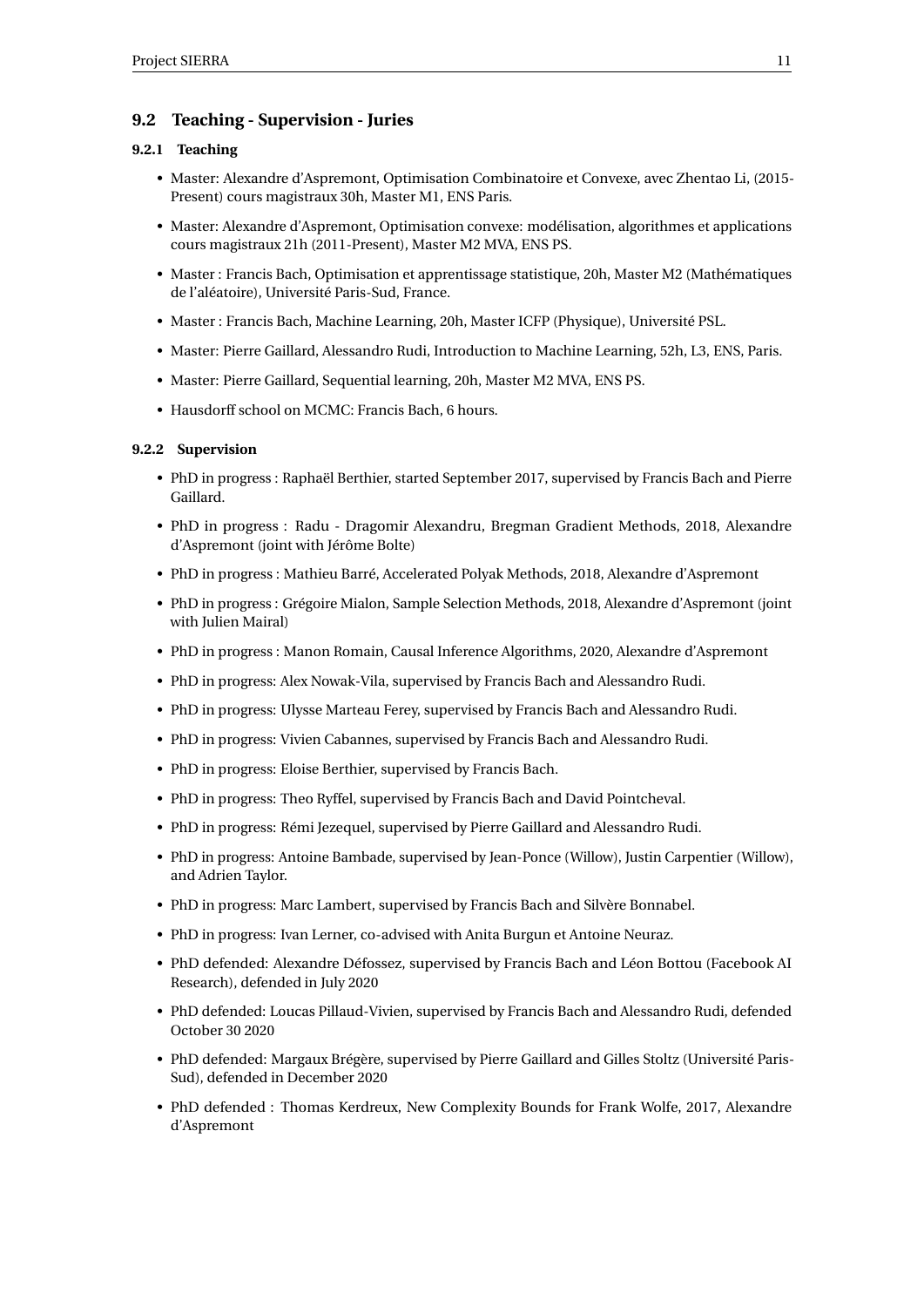#### <span id="page-14-0"></span>**9.2.3 Juries**

- HdR Pierre Weiss, IMT Toulouse, September 2019 (Alexandre d'Aspremont).
- HDR Rémi Flamary, Université de Nice, November 2019 (Francis Bach).

## <span id="page-14-1"></span>**10 Scientific production**

#### <span id="page-14-2"></span>**10.1 Major publications**

- [1] U. Marteau-Ferey, F. Bach and A. Rudi. 'Non-parametric Models for Non-negative Functions'. working paper or preprint. July 2020. URL: <https://hal.inria.fr/hal-02891640>.
- [2] V. Roulet and A. D'Aspremont. 'Sharpness, Restart and Acceleration'. In: *SIAM Journal on Optimization* 30.1 (Oct. 2020), pp. 262–289. DOI: [10.1137/18M1224568](https://doi.org/10.1137/18M1224568). URL: [https://hal.archives-ou](https://hal.archives-ouvertes.fr/hal-02983236) [vertes.fr/hal-02983236](https://hal.archives-ouvertes.fr/hal-02983236).

#### <span id="page-14-3"></span>**10.2 Publications of the year**

#### **International journals**

- [3] E. Berthier and F. Bach. 'Max-Plus Linear Approximations for Deterministic Continuous-State Markov Decision Processes'. In: *IEEE Control Systems Letters* 4.3 (July 2020), pp. 767–772. DOI: [10.1109/LCSYS.2020.2973199](https://doi.org/10.1109/LCSYS.2020.2973199). URL: <https://hal.archives-ouvertes.fr/hal-02617479>.
- [4] A. D'Aspremont, M. Cucuringu and H. Tyagi. 'Ranking and synchronization from pairwise measurements via SVD'. In: *Journal of Machine Learning Research* 22.19 (11th Feb. 2021), pp. 1–63. URL: <https://hal.archives-ouvertes.fr/hal-02340372>.
- [5] E. De Klerk, F. Glineur and A. Taylor. 'Worst-Case Convergence Analysis of Inexact Gradient and Newton Methods Through Semidefinite Programming Performance Estimation'. In: *SIAM Journal on Optimization* 30.3 (Jan. 2020), pp. 2053–2082. DOI: [10.1137/19M1281368](https://doi.org/10.1137/19M1281368). URL: [https://hal](https://hal.inria.fr/hal-02956367) [.inria.fr/hal-02956367](https://hal.inria.fr/hal-02956367).
- [6] Y. Drori and A. B. Taylor. 'Efficient First-order Methods for Convex Minimization: a Constructive Approach'. In: *Mathematical Programming, Series A* 184 (2020), pp. 183–220. DOI: [10.1007/s1010](https://doi.org/10.1007/s10107-019-01410-2) [7-019-01410-2](https://doi.org/10.1007/s10107-019-01410-2). URL: <https://hal.inria.fr/hal-01902048>.
- [7] V. Roulet and A. D'Aspremont. 'Sharpness, Restart and Acceleration'. In: *SIAM Journal on Optimization* 30.1 (29th Oct. 2020), pp. 262–289. DOI: [10.1137/18M1224568](https://doi.org/10.1137/18M1224568). URL: [https://hal.archive](https://hal.archives-ouvertes.fr/hal-02983236) [s-ouvertes.fr/hal-02983236](https://hal.archives-ouvertes.fr/hal-02983236).
- [8] E. Ryu, A. Taylor, C. Bergeling and P. Giselsson. 'Operator Splitting Performance Estimation: Tight Contraction Factors and Optimal Parameter Selection'. In: *SIAM Journal on Optimization* 30.3 (Jan. 2020), pp. 2251–2271. DOI: [10.1137/19M1304854](https://doi.org/10.1137/19M1304854). URL: [https://hal.inria.fr/hal-0295636](https://hal.inria.fr/hal-02956361) [1](https://hal.inria.fr/hal-02956361).

#### **International peer-reviewed conferences**

- [9] A. Bellet, R. Guerraoui and H. Hendrikx. 'Who started this rumor? Quantifying the natural differential privacy guarantees of gossip protocols'. In: DISC 2020 - 34th International Symposium on Distributed Computing. Freiburg / Virtual, Germany, 2020. URL: [https://hal.inria.fr/hal-0](https://hal.inria.fr/hal-02166432) [2166432](https://hal.inria.fr/hal-02166432).
- [10] L. Chizat and F. Bach. 'Implicit Bias of Gradient Descent for Wide Two-layer Neural Networks Trained with the Logistic Loss'. In: COLT 2020 - 33rd Annual Conference on Learning Theory. Vol. PMLR. Proceedings of Thirty Third Conference on Learning Theory 125. Graz / Virtual, Austria, 9th July 2020, pp. 1305–1338. URL: <https://hal.archives-ouvertes.fr/hal-02473847>.
- [11] R. Degenne, P. Ménard, X. Shang and M. Valko. 'Gamification of pure exploration for linear bandits'. In: ICML 2020 - 37th International Conference on Machine Learning. Vienna / Virtual, Austria, 12th July 2020. URL: <https://hal.archives-ouvertes.fr/hal-02884330>.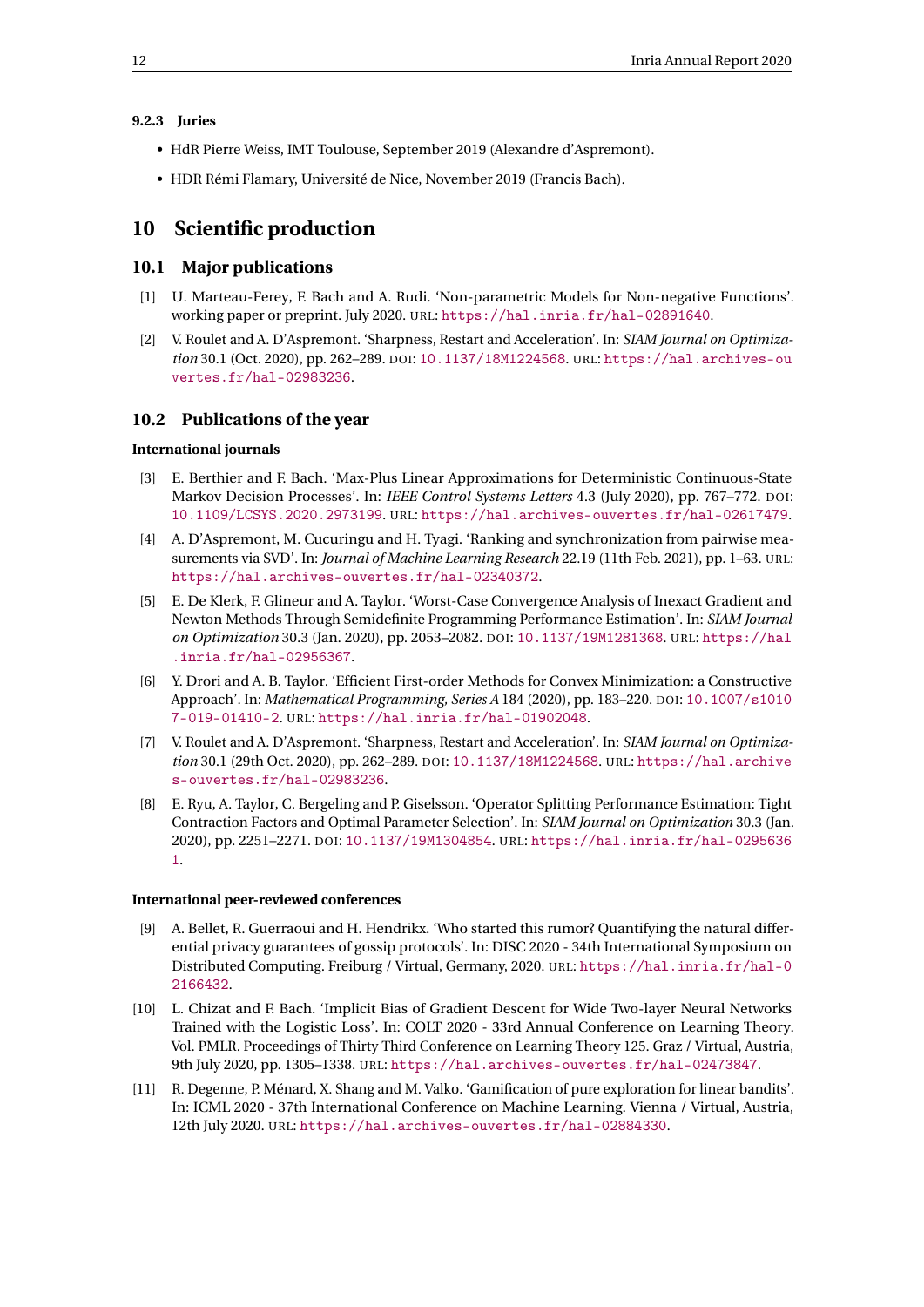- [12] C. Fernandez, C. Shue Chen, P. Gaillard and A. Silva. 'Experimental Comparison of Semi-parametric, Parametric, and Machine Learning Models for Time-to-Event Analysis Through the Concordance Index'. In: JDS 2020 - 52nd Statistics Days of the French Statistical Society (SFdS). Nice, France, 25th May 2020. URL: <https://hal.inria.fr/hal-02894974>.
- [13] H. Hendrikx, F. Bach and L. Massoulié. 'Dual-Free Stochastic Decentralized Optimization with Variance Reduction'. In: NeurIPS 2020 - 34th Conference on Neural Information Processing Systems. Advances in Neural Information Processing Systems Proceedings. Vancouver / Virtual, Canada, 2020. URL: <https://hal.archives-ouvertes.fr/hal-02974237>.
- [14] H. Hendrikx, L. Xiao, S. Bubeck, F. Bach and L. Massoulié. 'Statistically Preconditioned Accelerated Gradient Method for Distributed Optimization'. In: ICML 2020 - Thirty-seventh International Conference on Machine Learning. Proceedings of Machine Learning Research. Vienna / Virtual, Austria, 2020. URL: <https://hal.archives-ouvertes.fr/hal-02974232>.
- [15] N. Keriven, A. Bietti and S. Vaiter. 'Convergence and Stability of Graph Convolutional Networks on Large Random Graphs'. In: NeurIPS 2020 - 34th Conference on Neural Information Processing Systems. Vancouver (virtual), Canada: <https://nips.cc/>, 6th Dec. 2020. URL: [https://hal.ar](https://hal.archives-ouvertes.fr/hal-02976711) [chives-ouvertes.fr/hal-02976711](https://hal.archives-ouvertes.fr/hal-02976711).
- [16] G. Mialon, D. Chen, A. D'Aspremont and J. Mairal. 'A Trainable Optimal Transport Embedding for Feature Aggregation and its Relationship to Attention'. In: ICLR 2021 - The Ninth International Conference on Learning Representations. Virtual, France, 4th May 2021. URL: [https://hal.arch](https://hal.archives-ouvertes.fr/hal-02883436) [ives-ouvertes.fr/hal-02883436](https://hal.archives-ouvertes.fr/hal-02883436).
- [17] G. Mialon, A. D'Aspremont and J. Mairal. 'Screening Data Points in Empirical Risk Minimization via Ellipsoidal Regions and Safe Loss Functions'. In: AISTATS 2020 - 23rd International Conference on Artificial Intelligence and Statistics. Palermo / Virtual, Italy, 3rd June 2020. URL: [https://hal](https://hal.archives-ouvertes.fr/hal-02395624) [.archives-ouvertes.fr/hal-02395624](https://hal.archives-ouvertes.fr/hal-02395624).
- [18] L. Pillaud-Vivien, F. Bach, T. Lelièvre, A. Rudi and G. Stoltz. 'Statistical Estimation of the Poincaré constant and Application to Sampling Multimodal Distributions'. In: *Proceedings of the Twenty Third International Conference on Artificial Intelligence and Statistics*. AISTATS 2020 : 23rd International Conference on Artificial Intelligence and Statistics. Palermo / Virtual, Italy, Aug. 2020. URL: <https://hal.archives-ouvertes.fr/hal-02327453>.
- [19] A. Saha, P. Gaillard and M. Valko. 'Improved sleeping bandits with stochastic action sets and adversarial rewards'. In: ICML 2020 - 37th International Conference on Machine Learning. Vienna / Virtual, Austria, 12th July 2020. URL: <https://hal.inria.fr/hal-02950106>.

#### **Conferences without proceedings**

- [20] A. Askari, A. D'Aspremont and L. E. Ghaoui. 'Naive Feature Selection: Sparsity in Naive Bayes'. In: AISTATS 2020 - 23rd International Conference on Artificial Intelligence and Statistics. Palermo / Virtual, Italy, 3rd June 2020. URL: <https://hal.archives-ouvertes.fr/hal-02340374>.
- [21] M. Barré, A. Taylor and A. D'Aspremont. 'Complexity Guarantees for Polyak Steps with Momentum'. In: COLT 2020 - 33rd Annual Conference on Learning Theory. Graz / Virtual, Austria, 9th July 2020. URL: <https://hal.archives-ouvertes.fr/hal-02470997>.
- [22] R. Berthier, F. Bach and P. Gaillard. 'Tight Nonparametric Convergence Rates for Stochastic Gradient Descent under the Noiseless Linear Model'. In: NeurIPS '20 - 34th International Conference on Neural Information Processing Systems. Vancouver, Canada, 7th Dec. 2020. URL: [https://hal.ar](https://hal.archives-ouvertes.fr/hal-02866755) [chives-ouvertes.fr/hal-02866755](https://hal.archives-ouvertes.fr/hal-02866755).
- [23] V. Cabannes, A. Rudi and F. Bach. 'Structured Prediction with Partial Labelling through the Infimum Loss'. In: *Proceedings of the 37th International Conference on Machine Learning, Proceeding of Machine Learning Research*. ICML 2020 - 37th International Conference on Machine Learning. Vol. 119. Proceedings of the 37th International Conference on Machine Learning. Online, United States, 18th July 2020, pp. 1230–1239. URL: [https://hal.archives-ouvertes.fr/hal-031271](https://hal.archives-ouvertes.fr/hal-03127110) [10](https://hal.archives-ouvertes.fr/hal-03127110).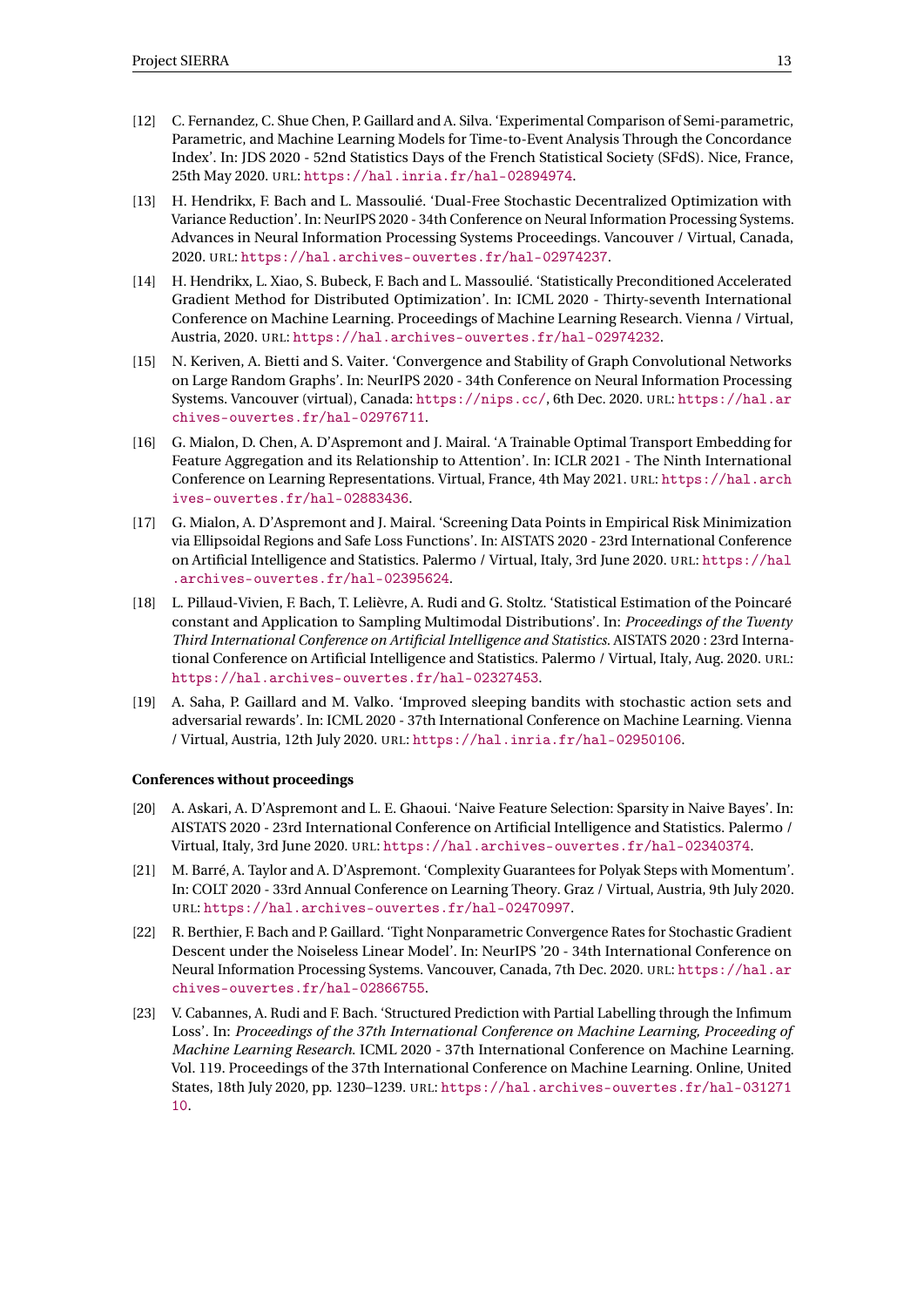- [24] O. Cífka, A. Ozerov, U. Simsekli and G. Richard. 'Self-Supervised VQ-VAE for One-Shot Music Style Transfer'. In: ICASSP 2021 - IEEE International Conference on Acoustics, Speech and Signal Processing. Toronto / Virtual, Canada, 6th June 2021. URL: [https://hal.telecom-paris.fr/ha](https://hal.telecom-paris.fr/hal-03132940) [l-03132940](https://hal.telecom-paris.fr/hal-03132940).
- [25] R. Jézéquel, P. Gaillard and A. Rudi. 'Efficient improper learning for online logistic regression'. In: COLT 2020 - 33rd Annual Conference on Learning Theory. Graz / Virtual, Austria, 9th July 2020. URL: <https://hal.archives-ouvertes.fr/hal-02510505>.
- [26] F.-P. Paty, A. D'Aspremont and M. Cuturi. 'Regularity as Regularization: Smooth and Strongly Convex Brenier Potentials in Optimal Transport'. In: AISTATS 2020 - 23rd International Conference on Artificial Intelligence and Statistics. Palermo / Virtual, Italy, 3rd June 2020. URL: [https://hal.arc](https://hal.archives-ouvertes.fr/hal-02340371) [hives-ouvertes.fr/hal-02340371](https://hal.archives-ouvertes.fr/hal-02340371).

#### **Doctoral dissertations and habilitation theses**

- [27] M. Brégère. 'Stochastic bandit algorithms for demand side management'. Université Paris-Saclay, 10th Dec. 2020. URL: <https://hal.archives-ouvertes.fr/tel-03059605>.
- [28] T. Kerdreux. 'Accelerating conditional gradient methods'. Université Paris sciences et lettres, 30th June 2020. URL: <https://tel.archives-ouvertes.fr/tel-03052834>.

#### **Reports & preprints**

- [29] A. Askari, Q. Rebjock, A. D'Aspremont and L. E. Ghaoui. *FANOK: Knockoffs in Linear Time*. 29th Oct. 2020. URL: <https://hal.archives-ouvertes.fr/hal-02983262>.
- [30] F. Bach. *On the Effectiveness of Richardson Extrapolation in Machine Learning*. 9th July 2020. URL: <https://hal.archives-ouvertes.fr/hal-02470950>.
- [31] M. Barré, A. Taylor and F. Bach. *Principled Analyses and Design of First-Order Methods with Inexact Proximal Operators*. 23rd Sept. 2020. URL: [https://hal.archives-ouvertes.fr/hal-029471](https://hal.archives-ouvertes.fr/hal-02947160) [60](https://hal.archives-ouvertes.fr/hal-02947160).
- [32] M. Barré, A. Taylor and A. D'Aspremont. *Convergence of Constrained Anderson Acceleration*. 7th Dec. 2020. URL: <https://hal.archives-ouvertes.fr/hal-03044520>.
- [33] E. Berthier, J. Carpentier and F. Bach. *Fast and Robust Stability Region Estimation for Nonlinear Dynamical Systems*. 30th Oct. 2020. URL: [https://hal.archives-ouvertes.fr/hal-0298434](https://hal.archives-ouvertes.fr/hal-02984348) [8](https://hal.archives-ouvertes.fr/hal-02984348).
- [34] R. Berthier, F. Bach, N. Flammarion, P. Gaillard and A. Taylor. *A Continuized View on Nesterov Acceleration*. 11th Feb. 2021. URL: <https://hal.archives-ouvertes.fr/hal-03138823>.
- [35] A. Bietti and F. Bach. *Deep Equals Shallow for ReLU Networks in Kernel Regimes*. 9th Oct. 2020. URL: <https://hal.inria.fr/hal-02963250>.
- [36] A. D'Aspremont and M. Pilanci. *Global Convergence of Frank Wolfe on One Hidden Layer Networks*. 29th Oct. 2020. URL: <https://hal.archives-ouvertes.fr/hal-02983259>.
- [37] C. Fernandez, C. S. Chen, P. Gaillard and A. Silva. *Experimental Comparison of Semi-parametric, Parametric, and Machine Learning Models for Time-to-Event Analysis Through the Concordance Index*. 12th Mar. 2020. URL: <https://hal.archives-ouvertes.fr/hal-02507132>.
- [38] T. Kerdreux, I. Colin and A. D'Aspremont. *An Approximate Shapley-Folkman Theorem*. 29th Oct. 2020. URL: <https://hal.archives-ouvertes.fr/hal-02983258>.
- [39] M. Lambert, S. Bonnabel and F. Bach. *The recursive variational Gaussian approximation (R-VGA)*. 30th Dec. 2020. URL: <https://hal.inria.fr/hal-03086627>.
- [40] U. Marteau-Ferey, F. Bach and A. Rudi. *Non-parametric Models for Non-negative Functions*. 7th July 2020. URL: <https://hal.inria.fr/hal-02891640>.
- [41] D. M. Ostrovskii and F. Bach. *Finite-sample analysis of M-estimators using self-concordance*. 30th Nov. 2020. URL: <https://hal.archives-ouvertes.fr/hal-01895127>.